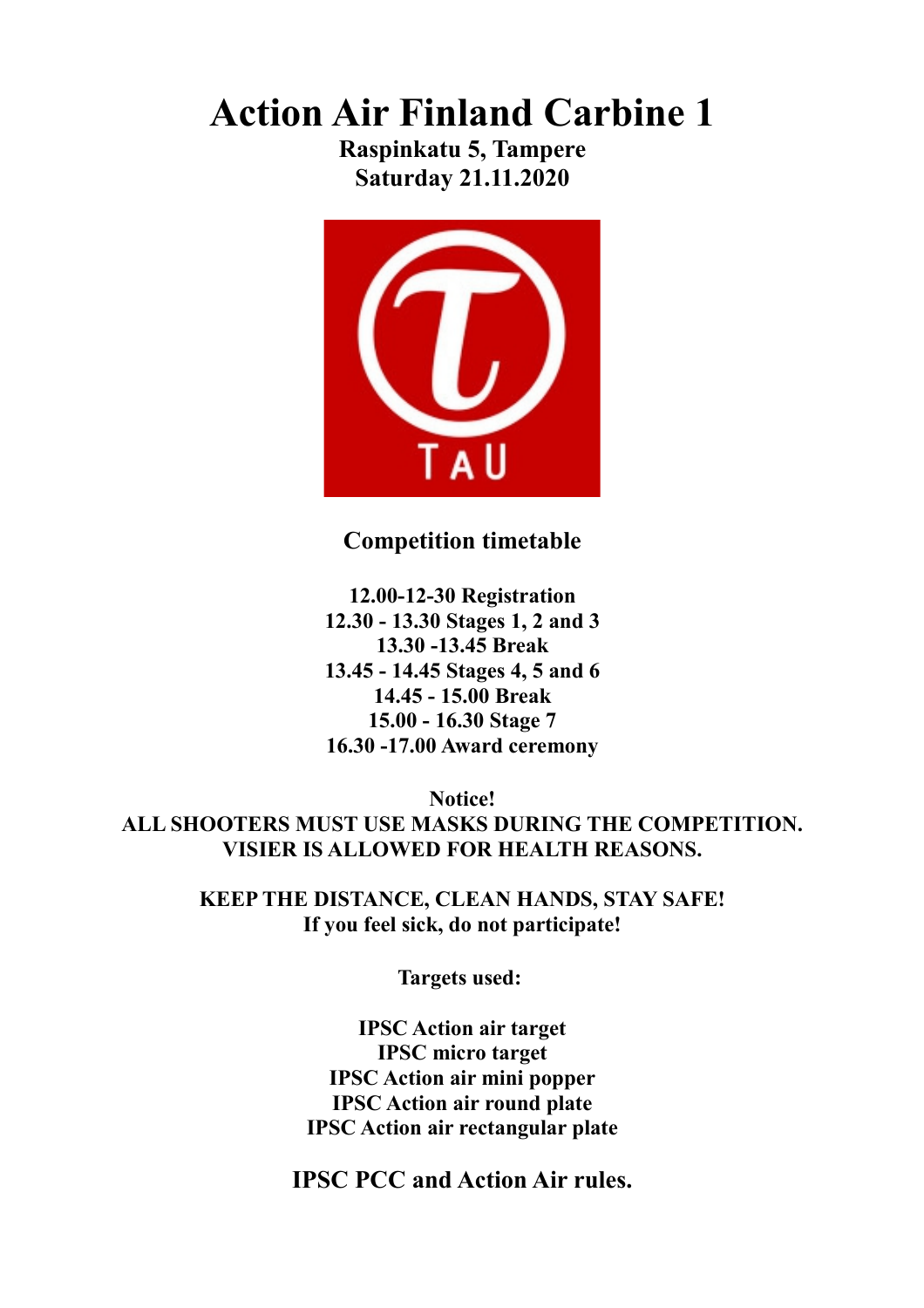

**Number of Projectiles to be scored** 10 **Gun ready condition**<br> **Starting Position**<br> **Gun Condition**<br> **Gun Condition**<br> **Gun Condition Time Start** Audible **Time End** Stop Plate

**Targets** 2 x IPSC Action Air Targets 6 x IPSC Action Air Plates 1 x Stop Plate Sitting on the chair, gun loaded on the table **Procedure** After Start signal engage all targets. All shots must be shot while sitting on the chair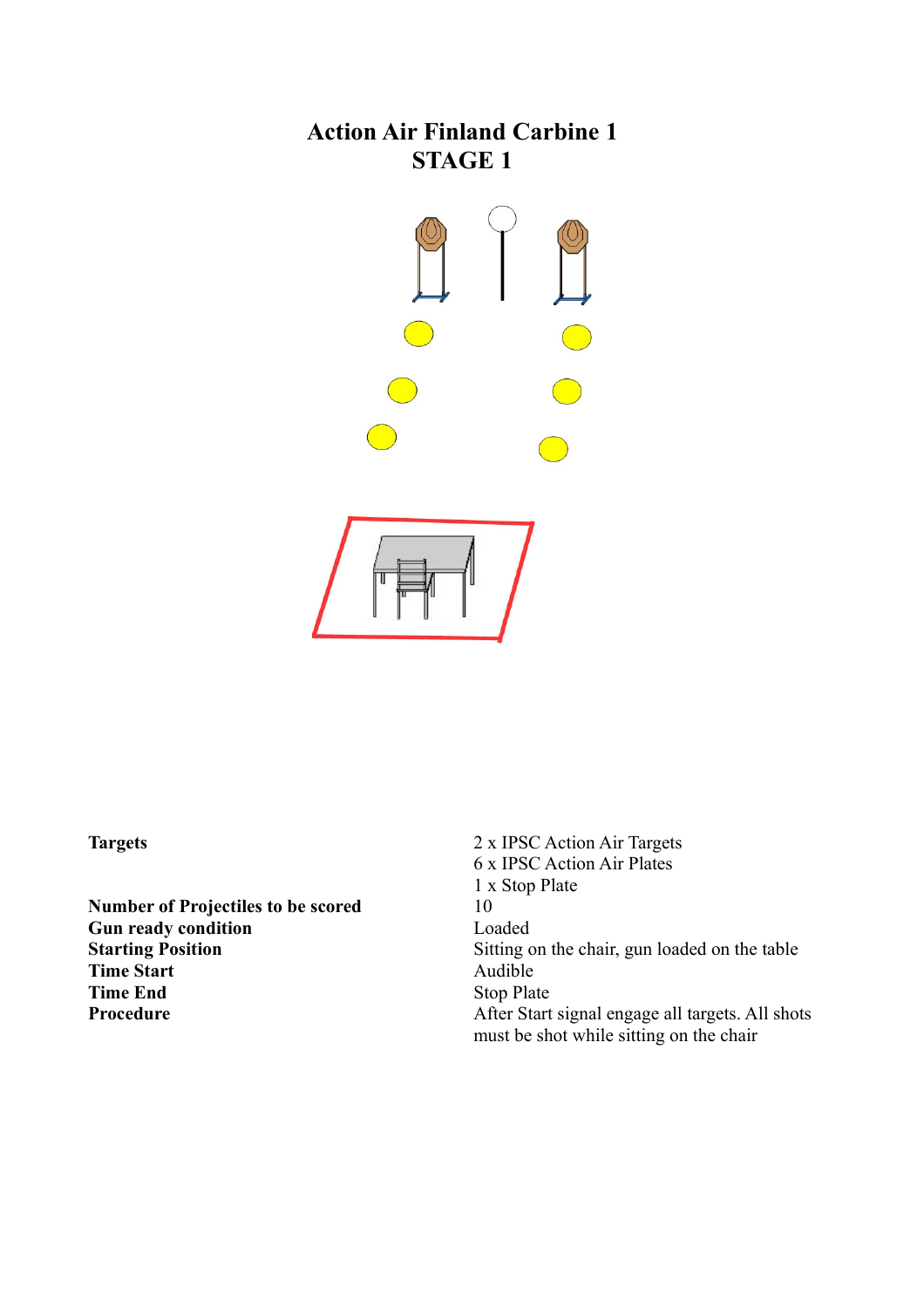# **Action Air Finland Carbine 1 STAGE 2**  $\bigcirc$  $\bigcirc$  $\bigcirc$  $\overline{\mathbb{C}}$

**Number of Projectiles to be scored** 20 **Gun ready condition** Loaded **Starting Position**<br> **Standing, heels touching the marks<br>
Time Start Time Start Time End** Stop Plate

**Targets** 4 x IPSC Action Air Targets 1 x IPSC Action Air N/S Target 6 x IPSC Action Air Mini Poppers 6 x IPSC Action Air Plates 1 x Stop Plate **Procedure** After Start signal engage all targets when visible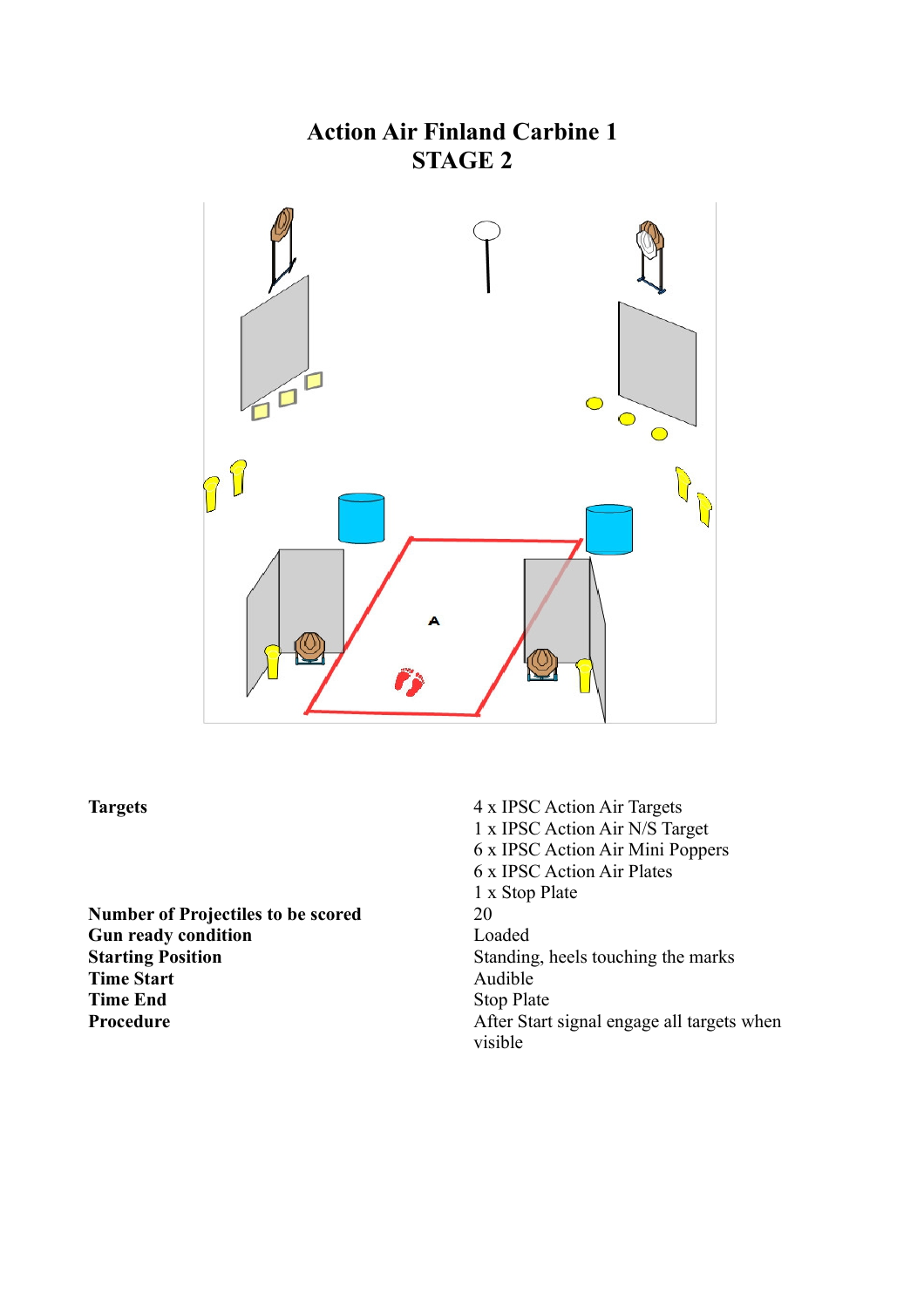

**Number of Projectiles to be scored** 12 Gun ready condition **Unloaded Starting Position** Standing in the area A **Time Start** Audible<br> **Time End** Stop Pla

**Targets** 4 x IPSC Micro Targets 2 x IPSC Micro N/S Targets 2 x IPSC Action Air Mini Poppers 2 x IPSC Action Air Plates 1 x Stop Plate **Stop Plate Procedure** After Start signal engage all targets when visible, staying inside area A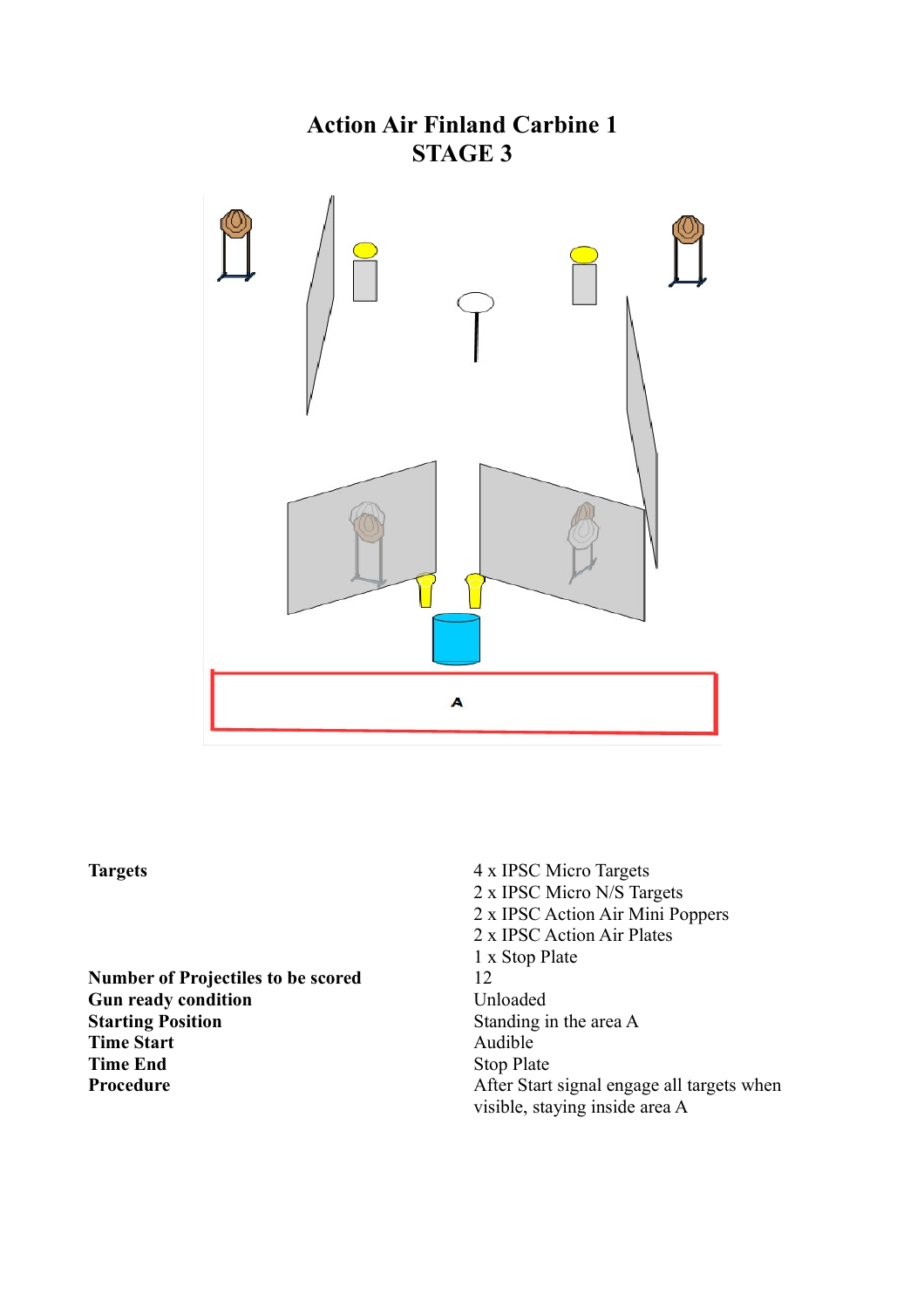

**Number of Projectiles to be scored Gun ready condition**<br> **Starting Position**<br> **Gundary Condition**<br> **Gundary Condition**<br> **Gundary Condition**<br> **Gundary Condition Time Start**<br>Time End

**Targets 5** x IPSC Micro Targets 2 x IPSC Micro N/S Targets 1 x Stop Plate Standing in the area A<br>Audible **Stop Plate Procedure** After Start signal engage all targets when visible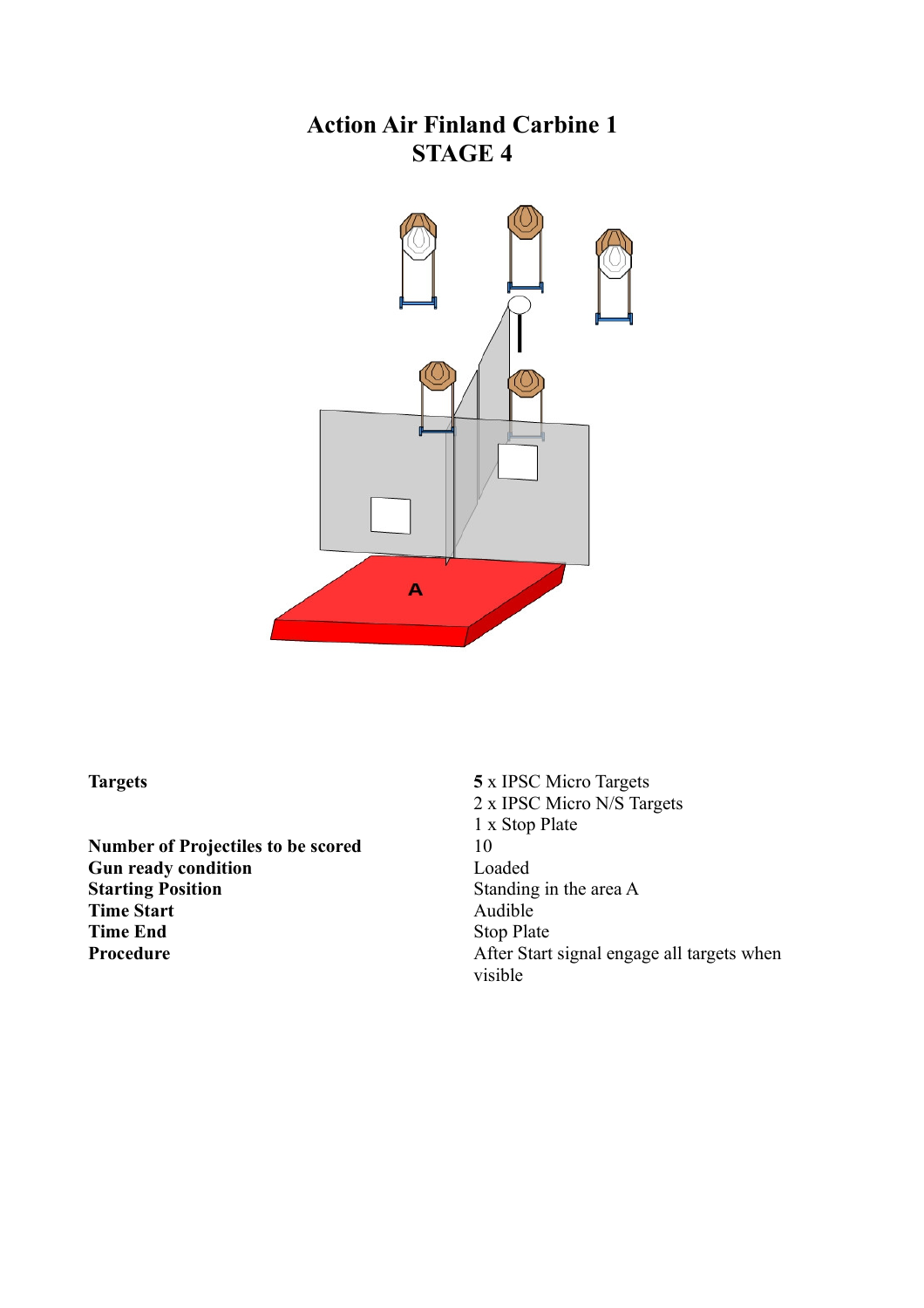

**Number of Projectiles to be scored** 22 **Gun ready condition**<br> **Gun ready condition**<br> **Standing anywhere inside the design of the standing anywhere inside the design Time Start** Audible **Time End** Stop Plate

**Targets** 6 x IPSC Action Air Targets 2 x IPSC Action Air N/S Targets 6 x IPSC Action Air Mini Poppers 1 x IPSC Action Air Mini N/S Popper 4 x IPSC Action Air Plates 4 x IPSC Action Air N/S Platea 1 x Stop Plate Standing anywhere inside the designated area

**Procedure** After Start signal engage all targets when visible

**Remarks** Popper a activates the moving target 1 and popper b activates the moving target 2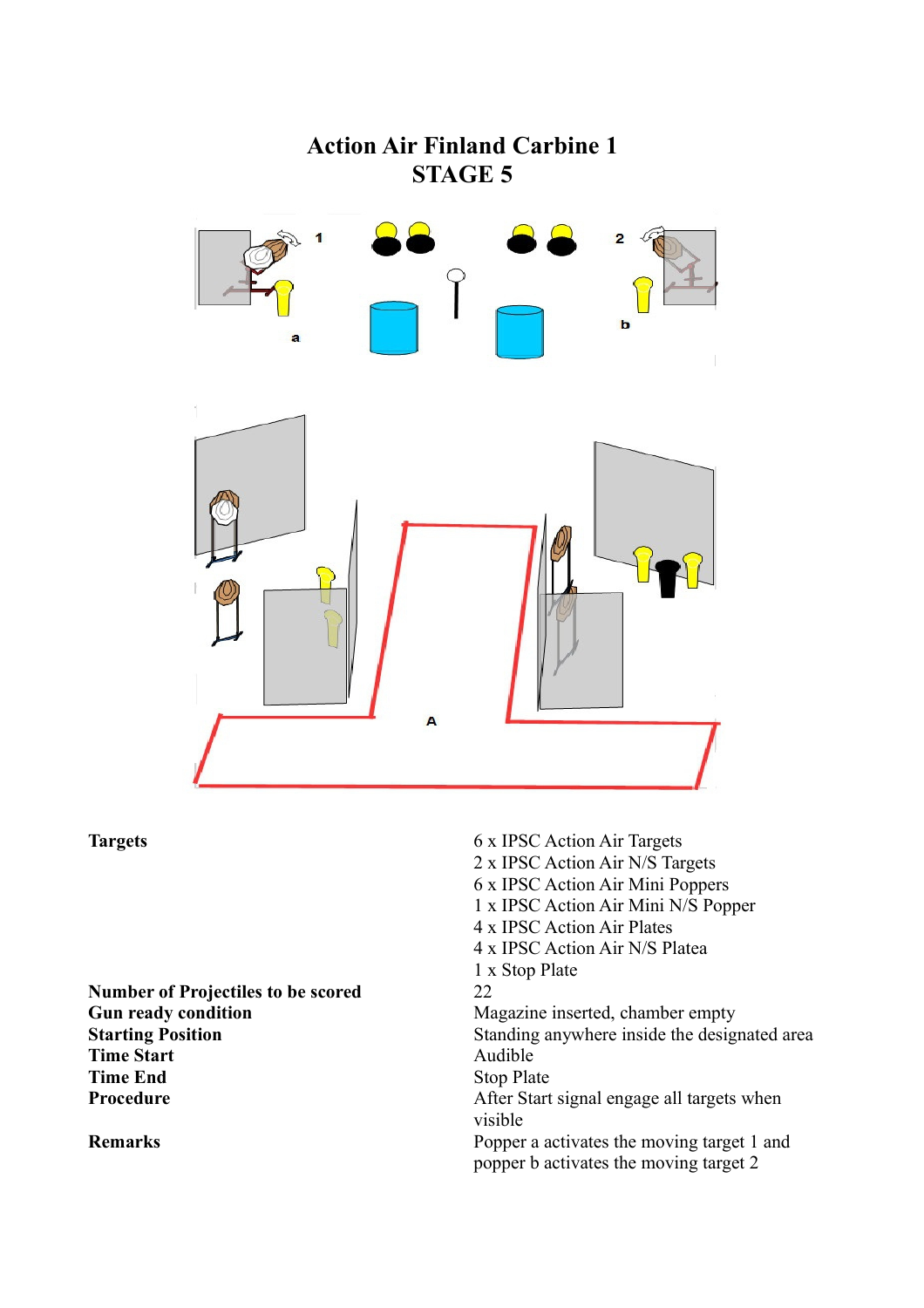

**Number of Projectiles to be scored Gun ready condition** Loaded **Time Start** Audible<br> **Time End**Stop Plat

**Targets** 4 x IPSC Action Air Targets 1 x IPSC Action Air N/S Target 2 x IPSC Action Air Mini Poppers 1 x Stop Plate **Starting Position** Standing anywhere inside the designated area **Stop Plate Procedure** After Start signal engage all targets when visible